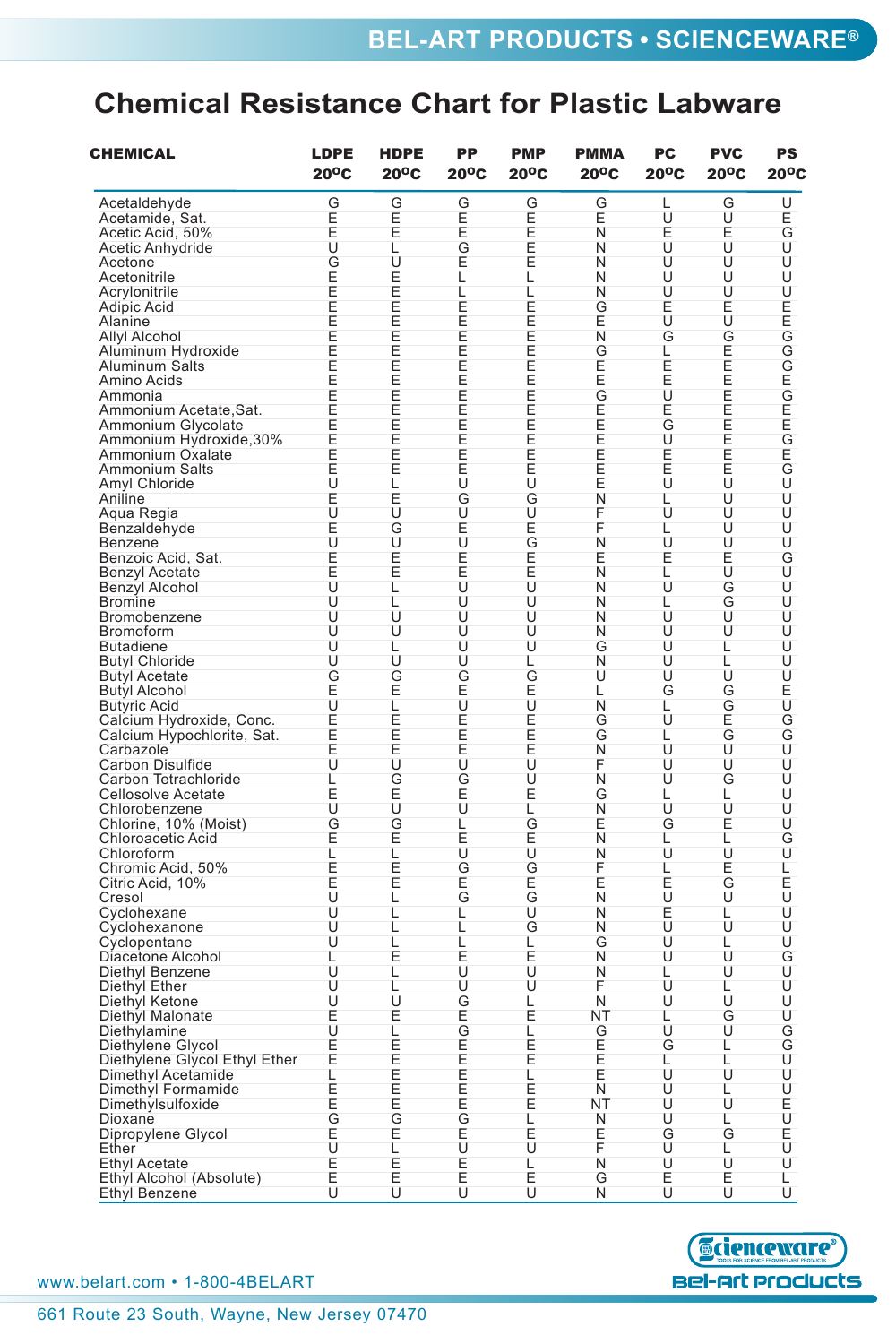## **Chemical Resistance Chart for Plastic Labware**

| <b>CHEMICAL</b>                     | <b>LDPE</b><br>$20^{\circ}$ C | <b>HDPE</b><br>$20^{\circ}$ C | PP<br>$20^{\circ}$ C | <b>PMP</b><br>$20^{\circ}$ C | <b>PMMA</b><br>$20^{\circ}$ C | PC<br>$20^{\circ}$ C | <b>PVC</b><br>$20^{\circ}$ C | PS<br>$20^{\circ}$ C |
|-------------------------------------|-------------------------------|-------------------------------|----------------------|------------------------------|-------------------------------|----------------------|------------------------------|----------------------|
| <b>Ethyl Benzoate</b>               | L                             | G                             | G                    | G                            | N                             | U                    | U                            | U                    |
| <b>Ethyl Butyrate</b>               | G                             | G                             | G                    | L                            | Ν                             | U                    | U                            | U                    |
| Ethyl Chloride, Liquid              | L                             | L                             | L                    | L                            | Ν                             | U                    | U                            | U                    |
| <b>Ethyl Cyanoacetate</b>           | E                             | E                             | E                    | E<br>E<br>U                  | Ν                             | L                    | L                            | Ğ<br>L               |
| <b>Ethyl Lactate</b>                | E                             | E                             | E                    |                              | F                             | L                    | L                            |                      |
| <b>Ethylene Chloride</b>            | G                             | i G<br>E                      | L                    |                              | N                             | U                    | U                            | U<br>E<br>U          |
| Ethylene Glycol                     | Ē                             |                               | E                    | Ē                            | E                             | G                    | E                            |                      |
| Ethylene Glycol Methyl Ether        | E                             | E                             | E                    | E                            | E                             | L                    | L                            |                      |
| Ethylene Oxide                      | L                             | GEEGEEE                       | L                    | L                            | E                             | L                    | L                            | U                    |
| <b>Fatty Acids</b>                  | E<br>E                        |                               | E<br>E               | E<br>E                       | E<br>N                        | G                    |                              |                      |
| Fluorides<br>Fluorine               | L                             |                               | L                    | Ĺ                            | N                             | E<br>G<br>E          | EEG                          | E<br>G<br>U          |
| Formaldehyde, 40%                   | E                             |                               |                      |                              | E                             |                      |                              | U                    |
| Formic Acid, 98-100%                | Ē                             |                               |                      | ÌЕ<br>Е                      | N                             | L                    | L                            | L                    |
| Freon TF                            | E                             |                               | EEE                  | L                            | G                             | G                    | G                            | L                    |
| Fuel Oil                            | L                             | G                             | E                    | G                            | G                             | E                    | E                            | U                    |
| Gasoline                            | L                             |                               | G                    | G                            | G                             | L                    |                              | U                    |
| Glutaraldehyde (Disinfectant)       | E                             | <b>FEGUEER</b>                | E                    | L                            | G                             | E                    | GEEGU                        |                      |
| Glycerine                           | こ<br>し                        |                               |                      | Ē                            | Ĕ<br>E                        | Ē                    |                              | EUU                  |
| Hexane                              |                               |                               | E<br>G<br>U          |                              |                               | L                    |                              |                      |
| Hydrazine                           | U                             |                               |                      | L<br>U                       | $\bar{N}$                     | Ù                    |                              |                      |
| Hydrochloric Acid, 35%              |                               |                               |                      |                              | Ε                             | U                    |                              |                      |
| Hydrofluoric Acid, 48%              | Ē<br>E                        |                               | EEE                  | EEE                          | U                             | U                    | G<br>G<br>E                  | L<br>U               |
| Hydrogen Peroxide, 90%              | E                             |                               |                      |                              | Ν                             | E                    |                              |                      |
|                                     | U                             | U                             | L                    |                              | N                             | U                    | U                            | Ē<br>U               |
| lodine Crystals<br>Isobutyl Alcohol | E                             | EEE                           | E                    | G<br>E<br>G                  | F                             | Ė                    | Ė                            | Ğ<br>U               |
| Isopropyl Acetate                   | G                             |                               | G                    |                              | N                             | U                    | Ù                            |                      |
| <b>Isopropyl Alcohol</b>            | E                             |                               | Ε                    | Е                            | F                             | Ē                    | Е                            | Ĕ<br>U               |
| Isopropyl Benzene                   | Г                             | G                             | L                    | U                            | N                             | U                    | U                            |                      |
| <b>Isopropyl Ether</b>              | U                             | U                             | U                    | U                            | F                             | U                    | U                            | U                    |
| Jet Fuel                            | L                             | L                             | L                    | L                            | G                             | U                    | E<br>E<br>U                  |                      |
| Kerosene                            | L                             | G                             | G                    | G                            | Ġ                             |                      |                              |                      |
| Lacquer Thinner                     | U                             | しヒヒ                           | L                    | トヒヒヒヒ                        | NEE                           | EUEU                 |                              | GUUGEU               |
| Lactic Acid, 85%                    | Ē                             |                               | E<br>E<br>E<br>E     |                              |                               |                      | Ğ<br>E<br>U                  |                      |
| Mercury                             | ÌЕ<br>Е                       |                               |                      |                              |                               |                      |                              |                      |
| Methoxyethyl Oleate                 |                               |                               |                      |                              |                               | L                    |                              |                      |
| <b>Methyl Acetate</b>               | L                             | L                             | G<br>E               |                              | N                             | U                    | U                            | U                    |
| <b>Methyl Alcohol</b>               | E                             | E                             |                      |                              | F                             | G                    | E                            | L                    |
| Methyl Ethyl Ketone                 | U                             | U                             | 三<br>G               | U                            | N                             | U                    | U                            | U                    |
| Methyl Isobutyl Ketone              | U                             | Ü                             | Ġ                    | L                            | N                             | U                    | U                            | Ü                    |
| Methyl Propyl Ketone                | G<br>Ù                        | Ĕ<br>L                        |                      | ī<br>E                       | N                             | U                    | U                            | U                    |
| Methyl-t-butyl Ether                |                               |                               | L                    |                              | G<br>N                        | U<br>U               | U<br>U                       | U<br>U               |
| Methylene Chloride<br>Mineral Oil   | L<br>G                        | $rac{L}{E}$                   | L<br>Ε               | L<br>E                       | E                             | E                    | Е                            | E                    |
| <b>Mineral Spirits</b>              | L                             | L                             | L                    | E                            | F                             | U                    | G                            | L                    |
| Nitric Acid, 1-10%                  | E                             | E                             | E                    | E                            | E                             | E                    | E                            |                      |
| Nitric Acid, 50%                    | G                             | G                             | L                    | L                            | G                             | G                    | G                            | Ğ<br>U               |
| Nitric Acid, 70%                    | L                             | G                             | Ü                    | L                            | F                             | Ù                    | L                            | U                    |
| Nitrobenzene                        | U                             | L                             | U                    | U                            | N                             | U                    | U                            | U                    |
| Nitromethane                        | U                             | L                             | L                    |                              | N                             | U                    | U                            | U                    |
| n-Octane                            |                               |                               |                      | EEE                          | E                             | G                    | L                            | U                    |
| Ozone                               | E<br>E                        | EGE                           | E<br>E               |                              | E                             | E                    | E                            | L                    |
| Perchloric Acid                     | G                             |                               | G                    | G                            | N                             | U                    | G                            |                      |
| Perchloroethylene                   | Ù                             |                               | Ú                    | Ú                            | F                             | Ù                    | Ù                            | Ğ<br>U               |
| Phenol, Liquid                      | U                             | Ū                             | U                    | UEE                          | N                             | U                    | U                            |                      |
| Phosphoric Acid, 85%                | ー<br>ロ                        | EUEE                          | EUEE                 |                              | F                             | Ĕ<br>U               | Ĕ<br>U                       |                      |
| Picric Acid                         |                               |                               |                      |                              | $\dot{\mathsf{N}}$            |                      |                              |                      |
| Pine Oil                            | G                             |                               |                      | G                            | E                             | G                    | L                            |                      |
| Potassium Hydroxide, Conc.          | E                             |                               |                      | Ē<br>U                       | E                             | U                    | Ē<br>E                       |                      |
| Propane Gas                         | U                             | L                             | U                    |                              | E                             | Г                    |                              |                      |
| Propionic Acid                      | L                             | EEEEEE                        | EEEEE                | EEEEE                        | N                             | U                    | G                            | <b>UEGUGUGEUGU</b>   |
| Propylene Glycol                    |                               |                               |                      |                              | E                             |                      | L                            |                      |
| Propylene Oxide                     |                               |                               |                      |                              | $\overline{\mathsf{N}}$       |                      | L                            |                      |
| Resorcinol, Sat.                    | EEEE                          |                               |                      |                              | Ν                             | GGGG                 | L                            |                      |
| Salicylaldehyde                     |                               |                               |                      |                              | G                             |                      | L                            |                      |
| Salicylic Acid, Sat.                | E                             |                               | E                    | E                            | F                             | E                    | G                            | E                    |
| Salt Solutions, Metallic            | E                             | E                             | E                    | E                            | E                             | E                    | E                            | G                    |
| Silicone Oil                        | E                             | E                             | E                    | E                            | E                             | E                    | Ē                            | Е                    |



www.belart.com • 1-800-4BELART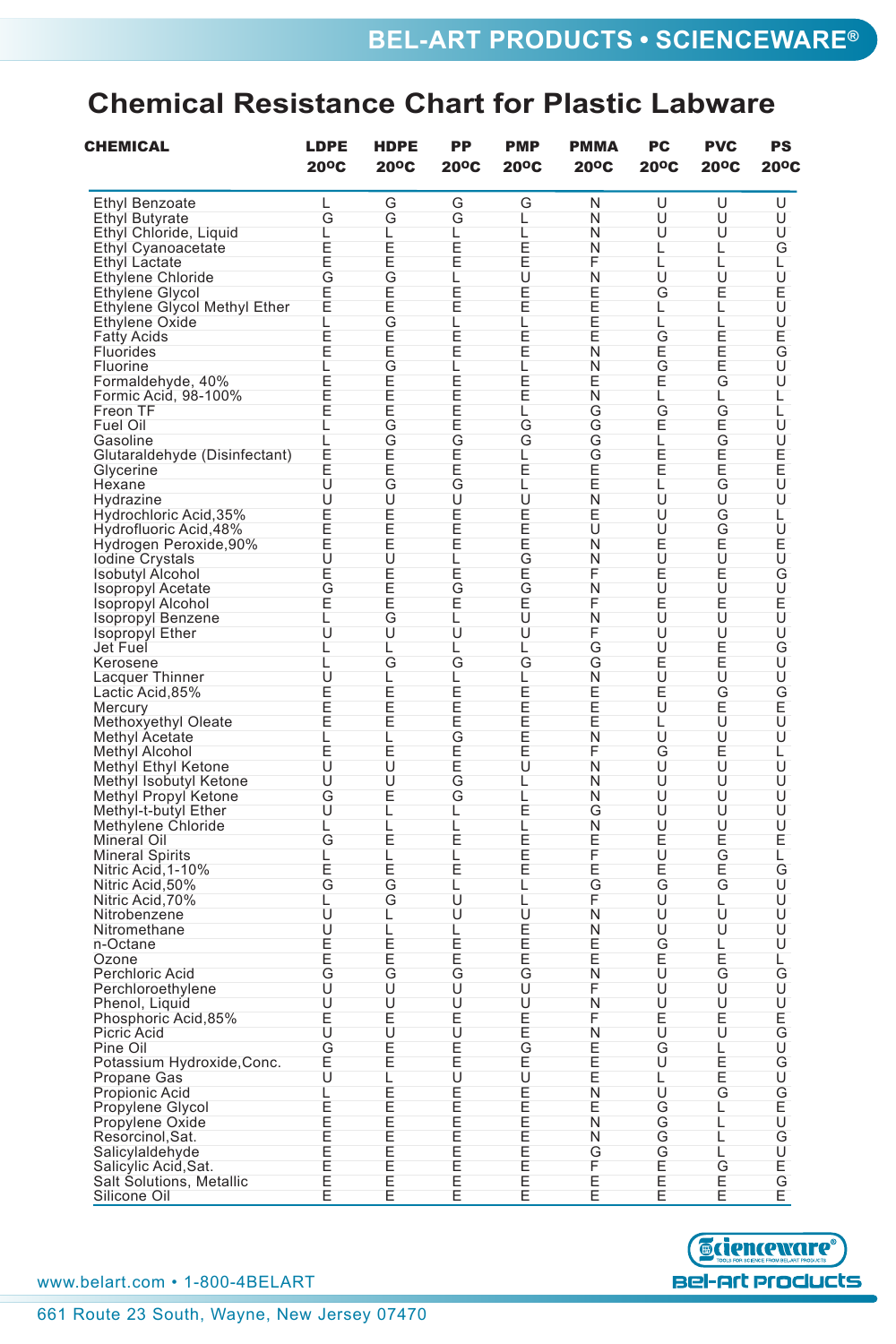### **Chemical Resistance Chart for Plastic Labware**

| CHEMICAL                     | <b>LDPE</b><br>$20^{\circ}$ C | <b>HDPE</b><br>$20^{\circ}$ C | PP<br>$20^{\circ}$ C | <b>PMP</b><br>$20^{\circ}$ C | <b>PMMA</b><br>$20^{\circ}$ C | PC<br>$20^{\circ}$ C | <b>PVC</b><br>$20^{\circ}$ C | PS<br>$20^{\circ}$ C |
|------------------------------|-------------------------------|-------------------------------|----------------------|------------------------------|-------------------------------|----------------------|------------------------------|----------------------|
| <b>Silver Acetate</b>        | E                             | E                             | E                    | E                            | Ε                             | Ε                    | G                            | G                    |
| <b>Silver Nitrate</b>        |                               | E                             | E                    | E                            | E                             | E                    | E                            | G                    |
| Sodium Acetate, Sat.         | F                             | E                             | E                    | E                            | E                             | Ē                    | G                            | G                    |
| Sodium Hydroxide, 1%         |                               | G                             | Ē                    | E                            | Ē                             | Ē                    | E                            | G                    |
| Sodium Hydroxide, 50% to Sat | G                             | G                             | E                    | E                            | Ē                             | U                    | U                            |                      |
| Sodium Hyprochlorite, 15%    | Ē                             | E                             | G                    | E                            | Ē                             | G                    | E                            | E<br>E<br>E<br>E     |
| Stearic Acid, Crystals       | F                             | E                             | E                    | E                            | E                             | E                    | E                            |                      |
| Sulfuric Acid, 60%           |                               | Ē                             |                      | E                            | G                             | G                    | Ē                            | G                    |
| Sulfuric Acid, 98%           | G                             | G                             |                      | G                            | N                             | U                    | G                            | U                    |
| Sulfur Dioxide, Liquid       |                               | U                             | U                    | U                            | N                             | G                    |                              | U                    |
| <b>Sulfur Salts</b>          |                               | G                             |                      |                              | G                             |                      | U                            |                      |
| <b>Tartaric Acid</b>         |                               | E                             | E                    |                              | E                             | E                    | E                            | G                    |
| Tetrahydrofuran              |                               | G                             | G                    |                              | N                             | U                    | U                            | U                    |
| Thionyl Chloride             |                               | U                             | U                    |                              | N                             | U                    | U                            | U                    |
| Toluene                      |                               |                               |                      |                              | N                             |                      | U                            | ιı                   |
| <b>Tributyl Citrate</b>      |                               |                               | G                    | G                            | F                             | U                    |                              |                      |
| <b>Trichloroacetic Acid</b>  |                               |                               |                      | E                            | N                             |                      |                              |                      |
| Trichloroethane              |                               |                               | U                    | U                            | N                             | U                    | U                            | U                    |
| Trichloroethylene            |                               |                               | U                    | U                            | N                             | U                    | U                            | U                    |
| Tris Buffer, Solution        |                               | E                             | E                    | E                            | E                             | G                    | G                            | G                    |
| Turpentine                   |                               | G                             | G                    |                              |                               |                      | G                            | U                    |
| <b>Undecyl Alcohol</b>       |                               | E                             | E                    | E                            | N                             | G                    | E                            | G                    |
| Urea                         | Ē                             | E                             | E                    | E                            | E                             | G                    | G                            | E                    |
| Vinylidene Chloride          |                               |                               |                      | U                            | N                             | U                    | U                            | U                    |
| Xylene                       | G                             |                               |                      |                              | N                             | U                    | U                            |                      |
| Zinc Stearate                | E                             | E                             | E                    | E                            | E                             | E                    | E                            | E                    |

### **Resin Codes:**

| <b>HDPE</b> High-Density Polyethylene |                               |
|---------------------------------------|-------------------------------|
|                                       | <b>PVC</b> Polyvinyl Chloride |
|                                       |                               |

Chemical Resistance: This chemical resistance chart is a general guide only. Because of the variety of factors that can affect the chemical resistance of a plastic product, it is recommended that the user make tests under expected use conditions. Chemicals may affect the strength, appearance, color, dimensions, flexibility or weight of plastics. Variable factors like temperature, pressure, chemical concentration, length of exposure, and combinations of chemical reagents can affect the chemical resistance of plasticware. As temperature increases, resistance to chemical attack decreases. Environmental stress cracking differs from chemical attack and is caused by the combined factors of tensile stress, the inherent susceptibility of the plastic to stress crack and stress-cracking agents. Such agents as detergents, lubricants, plating additives and brighteners and surface-active agents, even in small concentrations, may cause cracking.

### **Letter Codes:**

#### **e=excellent G=Good L=Limited**

*No damage after 30 days of constant exposure*

*Little or no damage after 30 days of constant exposure*

**nt=Not Tested by U=Unsatisfactory** *Immediate damage, not recommended*

*Some effect after 7 days of constant exposure*



www.belart.com • 1-800-4BELART